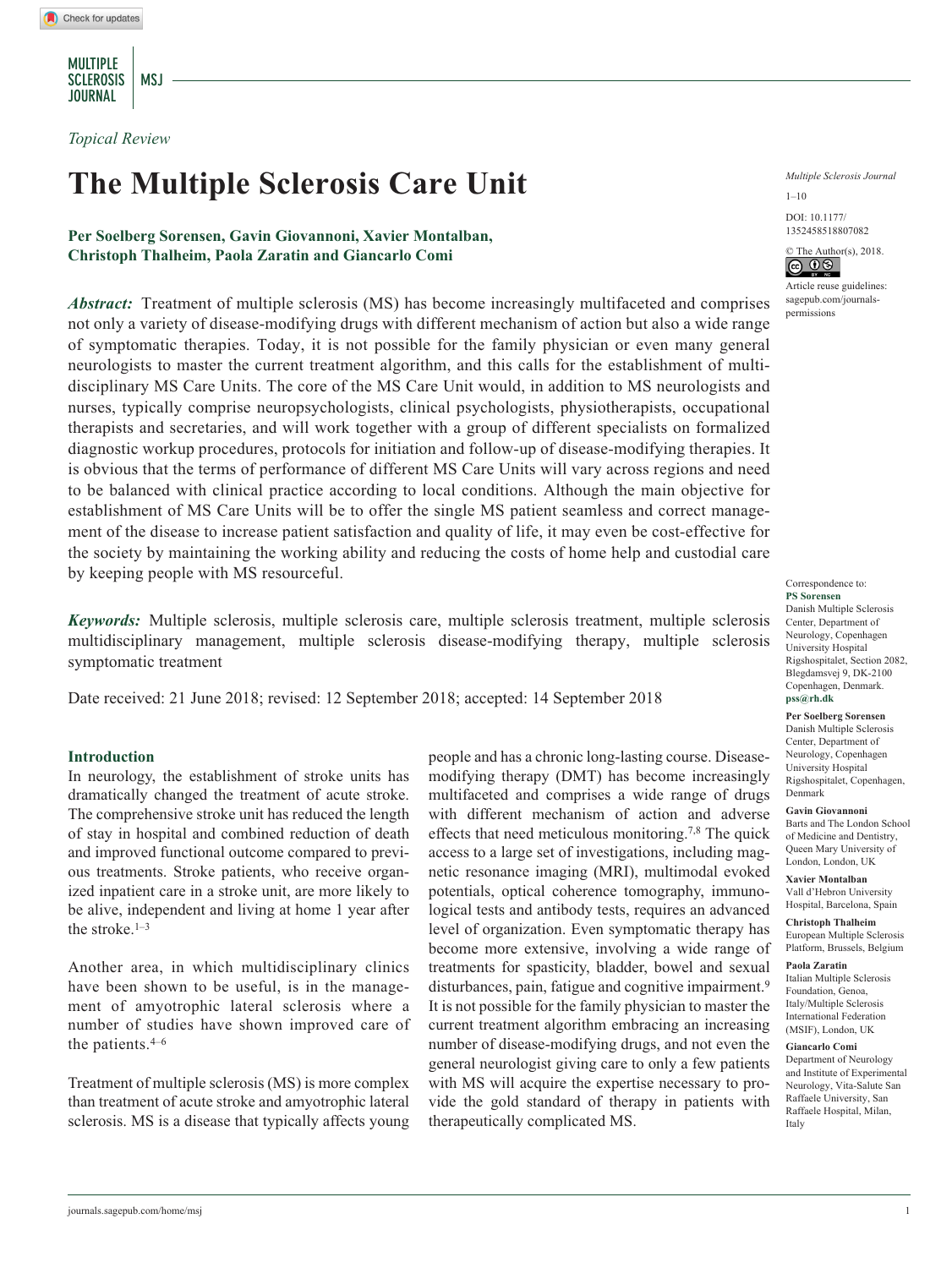**Table 1.** Why we need comprehensive MS Care Unit to optimize treatment.

- Disease and treatment complexity
- Early diagnosis
- Shortage of MS neurologists
- Selection of treatment strategies
- Offer timely the entire spectrum of interventions
- Patient involvement in the process of decision making
- Appropriate monitoring
- Risk minimization
- Integration of competences
- Continuity of the assistance
- Contribution to the post-marketing refinement of drug profile

## **Patient population and needs**

There are many reasons why we need to promote worldwide the concept of MS Care Unit, summarized in Table 1.

Our knowledge of the current treatment of MS across the European countries is insufficient. The European MS Platform (EMSP) has performed a mapping of 26 MS registries in Europe in spring 2017 and demonstrated the currently existing fragmentation in data collection and data analysis; in most registries and cohorts, the neurologist alone is filling in patient data.

The quality of health care varies according to European nations, regions and settings [\(http://www.emsp.org/](http://www.emsp.org/wpcontent/uploads/2015/08/MS-in-EU-access.pdf) [wpcontent/uploads/2015/08/MS-in-EU-access.pdf\)](http://www.emsp.org/wpcontent/uploads/2015/08/MS-in-EU-access.pdf). Different studies have been reported focusing on collecting and publishing report data on the quality of the health care models. Although the studies made the above data increasingly available to the public, more studies are needed to evaluate patients' perspective on MS care models. Since the ultimate goal of the multidisciplinary MS Care Unit approach is to increase patient satisfaction and quality of life ([https://www.](https://www.msif.org/living-with-ms/what-influences-quality-of-life/seven-principles-to-improve-quality-of-life/), core and transversal to the implementation of the above approach is the development of an effective framework to enable people with MS engagement and activation) [msif.org/living-with-ms/what-influences-quality-of](https://www.msif.org/living-with-ms/what-influences-quality-of-life/seven-principles-to-improve-quality-of-life/), core and transversal to the implementation of the above approach is the development of an effective framework to enable people with MS engagement and activation)[life/seven-principles-to-improve-quality-of-life/\), core](https://www.msif.org/living-with-ms/what-influences-quality-of-life/seven-principles-to-improve-quality-of-life/), core and transversal to the implementation of the above approach is the development of an effective framework to enable people with MS engagement and activation) [and transversal to the implementation of the above](https://www.msif.org/living-with-ms/what-influences-quality-of-life/seven-principles-to-improve-quality-of-life/), core and transversal to the implementation of the above approach is the development of an effective framework to enable people with MS engagement and activation) [approach is the development of an effective framework](https://www.msif.org/living-with-ms/what-influences-quality-of-life/seven-principles-to-improve-quality-of-life/), core and transversal to the implementation of the above approach is the development of an effective framework to enable people with MS engagement and activation) [to enable people with MS engagement and activation.](https://www.msif.org/living-with-ms/what-influences-quality-of-life/seven-principles-to-improve-quality-of-life/), core and transversal to the implementation of the above approach is the development of an effective framework to enable people with MS engagement and activation)

A recent study analysed responses from MS neurologists in several European countries regarding choice of therapy to various clinical situations. The treatment choices varied considerably, even in countries with the same access to all approved drugs for treatment of relapsing-remitting MS.10 Early treatment and personalized approach are considered as two fundamental steps for the success of DMTs in MS, both are linked to the definition of various clinical and laboratory prognostic and predictive factors,<sup>7,11</sup> easily

available in well-organized clinical centres only. Accurate monitoring of the treatment response and a quick shift to an alternative DMT can only be possible if the contact of the patient with the treating neurologist is facilitated by an appropriate assistance setting, including some recent technical developments, such as remote control by wearable devices. Approval of new DMTs is usually associated with post-marketing studies to a better definition of the safety/efficacy profile. Databases and registries are used to provide this type of information; however, the quality of these tools is essential and again depends on the MS centre organization.12

MS affects several body systems and patients invariably require specialized interdisciplinary support. Both patients with relapsing and progressive forms of MS may benefit from a multidisciplinary approach.13 The MS neurologist and MS specialist nurse are the key persons in the management of all patients with MS.

Patients with an Expanded Disability Status Scale (EDSS) score of 0–3 are usually managed as outpatients, and the main mission in these patients is to provide adequate treatment with disease-modifying drugs. Mild impairment tends to require specific management of symptoms such as spasticity, urinary disorders or mild gait/posture disturbances. Fatigue is a common complaint even at lower level of disability. Collaboration with external therapists may provide encouragement for patients to maintain regular physical activities.

In patients with greater degree of disability (EDSS score: 3–6), management involves a multidisciplinary team consisting of a physiotherapist, speech therapist, occupational therapist and neuropsychologist. Close collaboration with external social care services is required to maintain the working ability of the patient and connection to the labour market.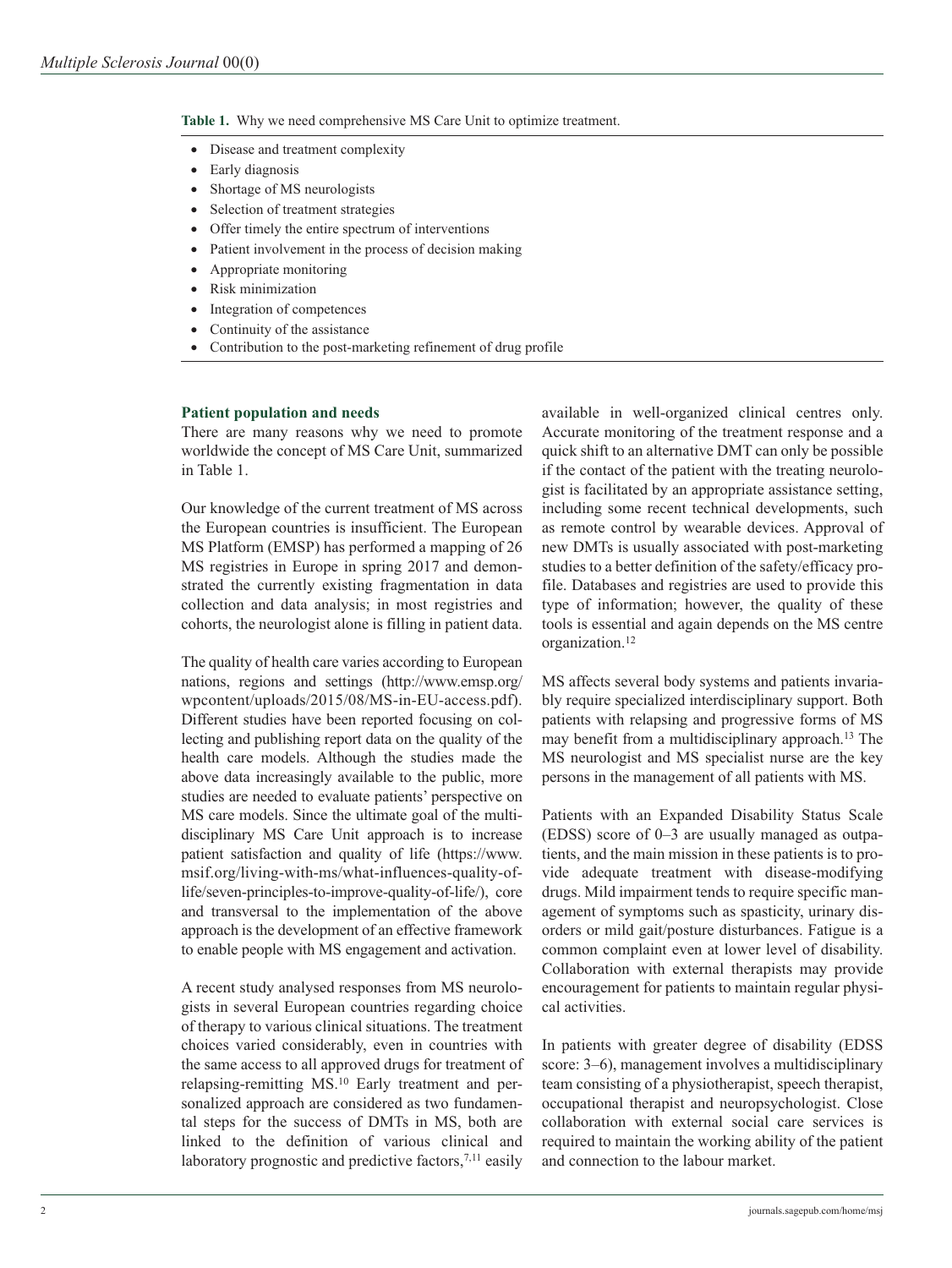The major intervention in patients with an EDSS score >6 remains the management of the many symptoms and neurological deficits that are the result of the progressive clinical phenotype.14 The main goals of physical therapy and rehabilitation are to maintain patients' autonomy and quality of life at home and to avoid complications to the MS disease. Management tends to focus largely on physiotherapy and occupational therapy aiming primarily on disability compensation, but also towards functional recovery, so that patients can continue with their activities. The majority of patients with high EDSS scores require technical aids, such as a wheelchair, crutches and ankle foot orthoses, and are reliant on considerable support from their carers. Several studies consistently indicated the need for MS patients to have psychosocial support.<sup>15,16</sup>

The proportion of patients using inpatient, outpatient and social care increases with the degree of disease severity. A Swedish study analysed the use of health, social and informal care services and satisfaction with care in a population-based sample of people with MS in Stockholm County.16 During a 3-year period, 92% had been in contact with a neurology outpatient clinic. Over two-thirds had been in contact with other hospital outpatient departments; the most frequently used was departments of urology. There were no significant differences among patients with various disease severities (EDSS) regarding the proportion using outpatient care at departments of neurology. The great majority of MS patients used hospital specialist care and primary care in parallel, with many departments and services involved.

At least in some countries, there is still an unmet need for physiotherapy, occupational therapy, equipment and aids, together with social, financial and employment unmet needs. Overall, the unmet needs were more frequent in patient with progressive MS.<sup>17,18</sup>

# **Ongoing initiatives**

The Multiple Sclerosis International Federation (MSIF) movement's new strategy, 2017–2021, identified the potential for good quality, rigorous patient data and analysis to speed up discoveries in MS research, inform decisions made by all the health workers and the other stakeholders involved and ultimately improve outcomes for people living with MS. To meet the above need, in 2017 MSIF launched an international collaborative initiative, which will engage and commit experts from around the world, and is led by the Italian MS Society, with the overall goal to identify and define the functional domains that matter most to people with MS and develop researchbased methods to be used in MS Care decision-making processes, in data sharing and ultimately in regulatory decision-making.

There are currently different ongoing actions of the MS Care Unit. The MS Brain Health initiative is in the process of doing a Delphi survey to define by consensus the metrics that the wider MS community need to measure how they are functioning against internationally defined quality standards.

Within the frame, the importance of patient activation programmes in MS management has been recently discussed in a review that reflects the content of the presentations, audience polling results and discussions of the second Pan-European MS Multistakeholder Colloquium.19 It was proposed that evidence-based care practice guidelines for MS should be developed at the European level [\(http://](http://www.eurims.org/News/recommendations-on-rehabilitation-services-for-persons-with-multiple-sclerosis-in-europe.html) [www.eurims.org/News/recommendations-on-rehabil](http://www.eurims.org/News/recommendations-on-rehabilitation-services-for-persons-with-multiple-sclerosis-in-europe.html)[itation-services-for-persons-with-multiple-sclerosis](http://www.eurims.org/News/recommendations-on-rehabilitation-services-for-persons-with-multiple-sclerosis-in-europe.html)[in-europe.html](http://www.eurims.org/News/recommendations-on-rehabilitation-services-for-persons-with-multiple-sclerosis-in-europe.html)). These guidelines would supplement the European Committee for Treatment and Research in Multiple Sclerosis (ECTRIMS)– European Academy of Neurology (EAN) Clinical Practice Guideline on Pharmacological Management of Multiple Sclerosis.

# **The MS Care Unit**

According to the recent ECTRIMS-EAN guidelines for treatment of MS, the entire spectrum of diseasemodifying drugs should only be prescribed in centres where there is an adequate infrastructure to provide proper monitoring of patients, comprehensive assessment, and detection of side effects and ability to promptly address them.20

In some countries (e.g. Canada), certain MS drugs are marked ' $XX^{\circ}$ ' and should only be prescribed by neurologists, who are experienced in the treatment of MS, are knowledgeable of the efficacy and safety profile of XX and are able to discuss benefits/risks with patients. This condition will of course always be accomplished of a multifocal MS Care Unit.21

A multidisciplinary MS Care Unit approach can be defined as the presence of a group of different specialists, who work together and with the MS neurologists and nurses with a formalized diagnostic workup procedure, protocols for initiation and follow-up of DMTs and management of complications. The MS Care Unit should offer availability of a specific single contact neurologist and nurse, who can provide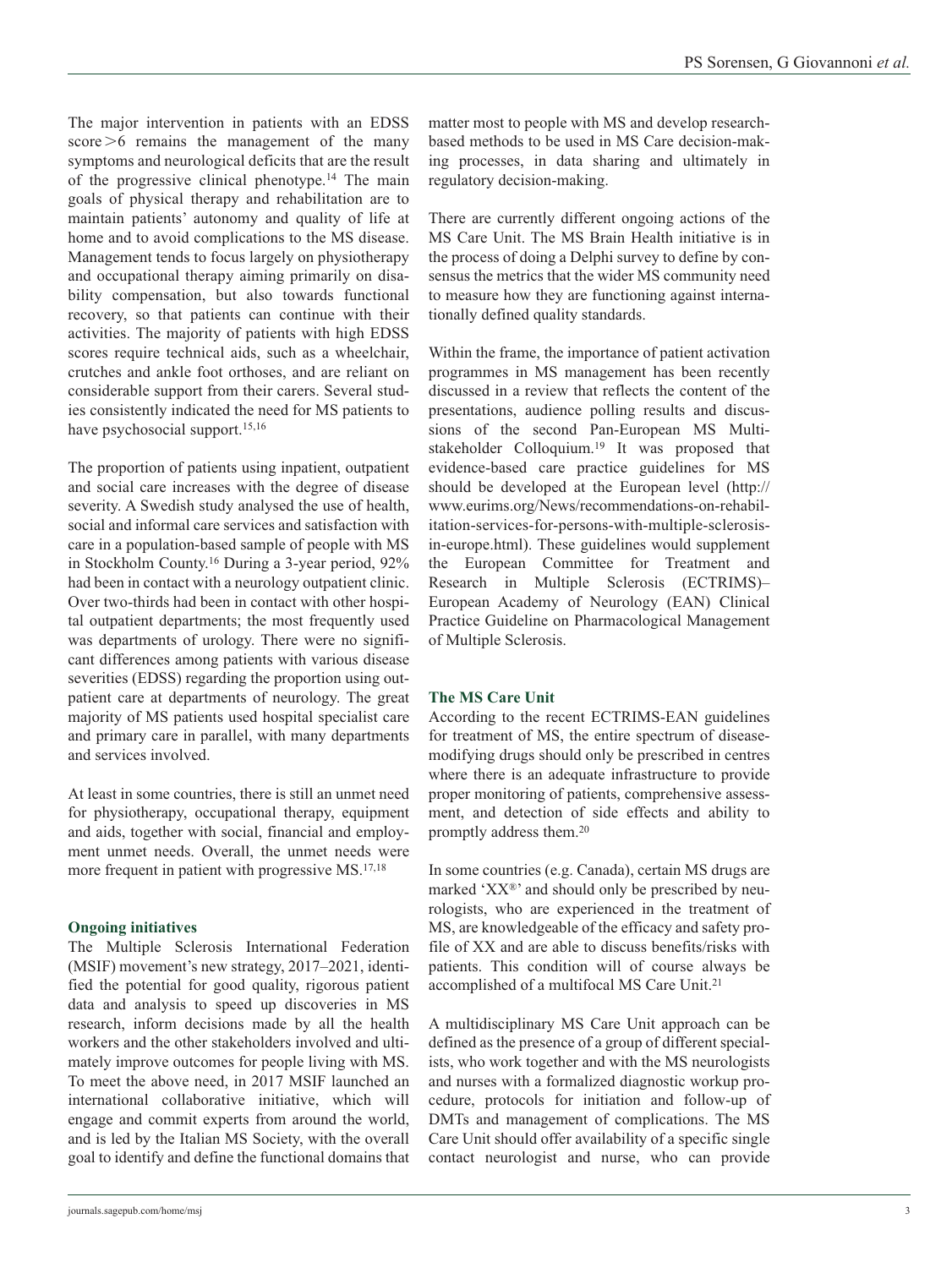information, support and advice to the individual MS patients. This is imperative as a recent study on the effect of organizational features on patient satisfaction with care in Italian MS centres clearly showed that patient satisfaction was inversely associated with hospital size, probably because larger hospital may have failed in building an individualized relationship between patients and the MS neurologist and nurse and tailoring the communication of information.22

The premises of the MS Care Unit should comprise an outpatient clinic with consulting/examining rooms, rooms for procedures, for example, lumbar puncture and filling of intrathecal baclofen pumps, and a dedicated quiet room or area, free from distraction or interruption, where patients receive information about their disease. Ideally, the MS Care Units should have their own infusion centre and other spaces dedicated to other professionals. In addition, the MS Care Unit should have inpatient facilities or have access to admission of patients to a department of neurology with well-designed care for MS patients.

## **Organization of the MS Care Unit**

The core of the MS Care Unit is the patients and would in addition to MS neurologists and nurses comprise (at least three of) neuropsychologists, clinical psychologists, physiotherapists, occupational therapists, speech therapists, social workers and secretaries, and the multidisciplinary MS clinic should offer specialist services in dietary matters, and in the treatment of spasticity, incontinence and pain. Some of these services may, however, be provided by a MS neurologist or MS nurse in the MS Care Unit with special education and interest (Figure 1).

In patients with relapsing forms of MS, the correct diagnosis and DMT should be secured by the neurologists in the MS Care Unit, who have special interest in MS, and who use the majority of their clinical working hours with treatment of MS patients. Together with the MS specialist nurses, these neurologists constitute the backbone of the health care persons in the MS Care Unit.

The multidisciplinary MS Care Unit should collaborate with a pharmacist with special knowledge of MS therapies and be able to offer the full range of approved DMTs for relapsing and progressive MS and to tailor the treatment to the single patient's need. In addition to personalized therapy using drugs licenced for the treatment of MS, the MS Care Unit

should have a variety of experimental therapies at disposal of patients with therapeutic refractory MS. This approach requires specially trained MS neurologists and MS nurses.21

The neuropsychologist is essential for the assessment of neuropsychological problems that in MS patients can be classified into three broad categories: cognition, mood disorders and behavioural symptoms. Irrespective of the severity of the deficits, it is important to diagnose all cases of cognitive impairment and to monitor its evolution at regular neuropsychological assessment by a neuropsychologist or an occupational therapist supervised by a neuropsychologist (e.g. at the start of and during immunotherapy, and in the event of worsening). Cognitive rehabilitation may keep the mildly cognitive MS patient able to maintain working and the more progressed patients able to stay in their own homes.

In patients with moderate or more pronounced disability, the mainstay of treatment for both weakness and spasticity is physical therapy and exercise.<sup>23</sup> Hence, physiotherapists constitute an essential group in the multidisciplinary MS Care Unit, and they should have a strong collaboration with physiotherapists in rehabilitation clinics and in the primary health sector.

Occupational therapists may be an integrated part of the multidisciplinary MS Care Unit or can be associated to the unit. The majority of patients with high EDSS scores require technical aids in order to maintain independence and ability of staying in their own homes. Usually, the occupational therapist works in close collaboration with the physiotherapist and the neuropsychologist.

Patients with speech difficulties may benefit greatly when their deficits are managed by a speech therapist who usually is an external collaborator in smaller clinics.

The whole neurorehabilitation team in the multidisciplinary MS Care Unit liaises regularly with the patient's external therapist to encourage and facilitate maintenance of physical and social activities. Collaboration with external neurorehabilitation institutions is important in relation to patients who are in need of longer inpatient rehabilitation stay.

The clinical psychologist may facilitate the development of effective communication and relationship between the clinician and the patient, which may significantly increase MS patients' satisfaction with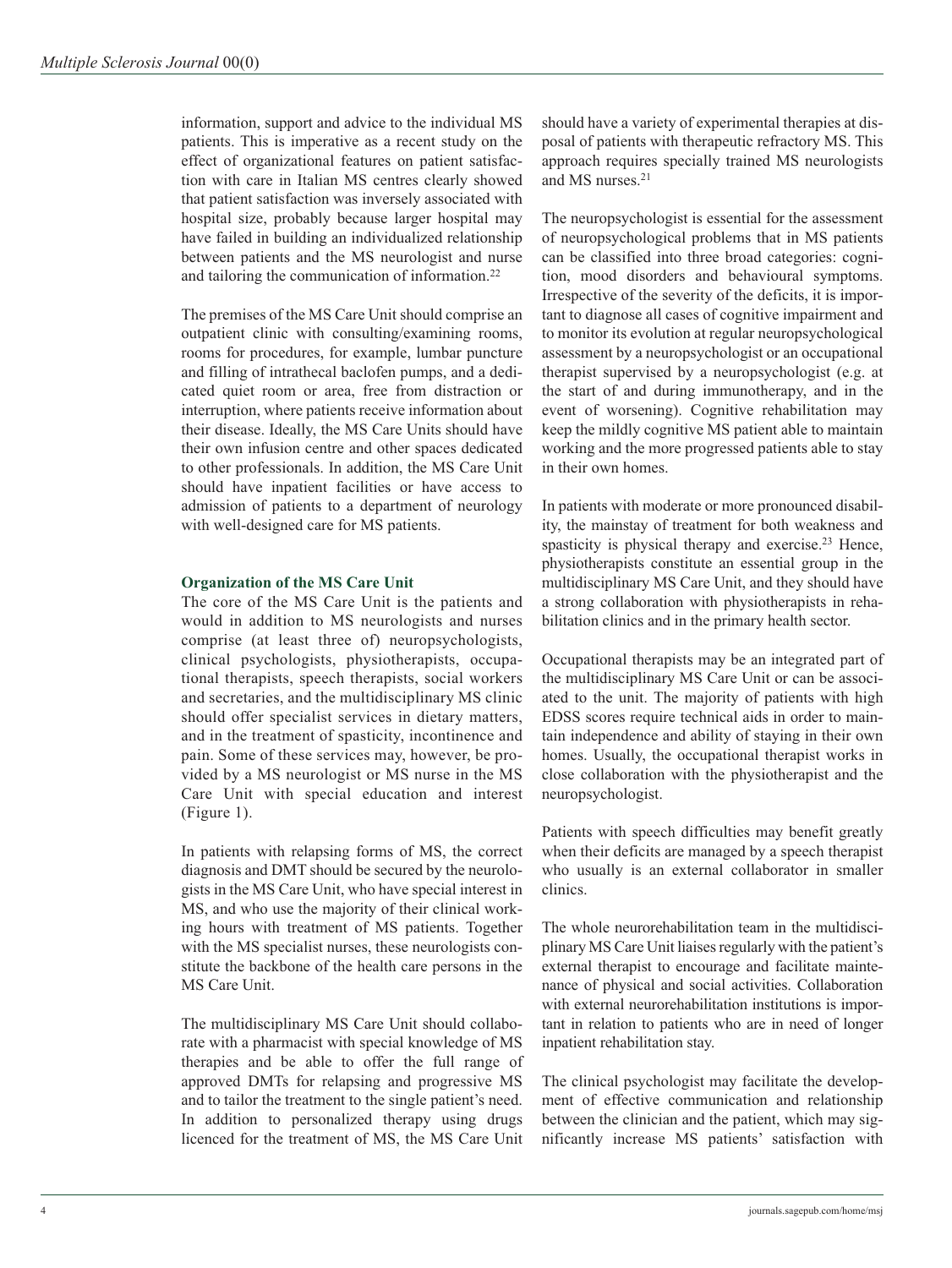

**Figure 1.** Minimum requirements for a multidisciplinary MS Care Unit.

healthcare. In relation to adaption to the new life situation after having the diagnosis of MS and when deterioration of health occurs, the accessibility to psychological support and crisis therapy is essential. Effectively, the National Institute for Health and Care Excellence (NICE) guidelines recognize that psychological support should be routine in the management of patients with MS (NICE 2003 and NICE 2014).<sup>24,25</sup>

The medical social worker or counsellor is important offering advice on social security matters to MS patients at different stages of the disease course and is mediator of social care and home care services delivered by the public social services departments. These services include home help, personal assistants, transportation, physiotherapy and technical aids such as a crutches and other walking aids, wheelchair and mini crossers.

The personnel of multidisciplinary MS Care Unit should be able to offer expertise in treatment of spasticity, incontinence and pain and to give advice on dietary aspects, conveyed by specially educated MS neurologists or MS nurses with special interest in the topic, and for matters that are not mastered by the personnel in the MS Care Unit, connection and collaboration with external specialists should be established.

The role of the general practitioner in the management of MS patients vary considerably between countries in Europe, and in countries in which the family physician is much involved, the team in the multidisciplinary MS Care Unit should keep a close collaboration with the patients' general practitioner.

In many countries, practicing neurologists are responsible for management of the majority of people with MS. The multidisciplinary MS Care Unit should offer collaboration on second opinion of patients with diagnostic challenges and assist in the treatment of patients with aggressive MS course and of patients not responding to conventional therapies.

The fully developed integrated multidisciplinary MS Care Unit encompasses staff members with many different skills, including occupational therapist, speech therapist, dietician, medical social worker or counsellor, clinical psychologist, laboratory technician and specialists in treatment of spasticity, incontinence and pain, who may be members of the multidisciplinary team, may be MS neurologists or MS nurses, with special expertise or may be external experts collaborating closely with the staff of the MS Care Unit (Figure 2).

Some neighbouring specialities are extremely important collaborators such as neuro-radiologists, neuroophthalmologists and urologist.

A reliable and expert neuro-radiological service is of paramount importance for the diagnostic workup of patients suspected of MS and for monitoring the disease evolution and response to DMT as well as adverse effects to therapy. Several large multidisciplinary MS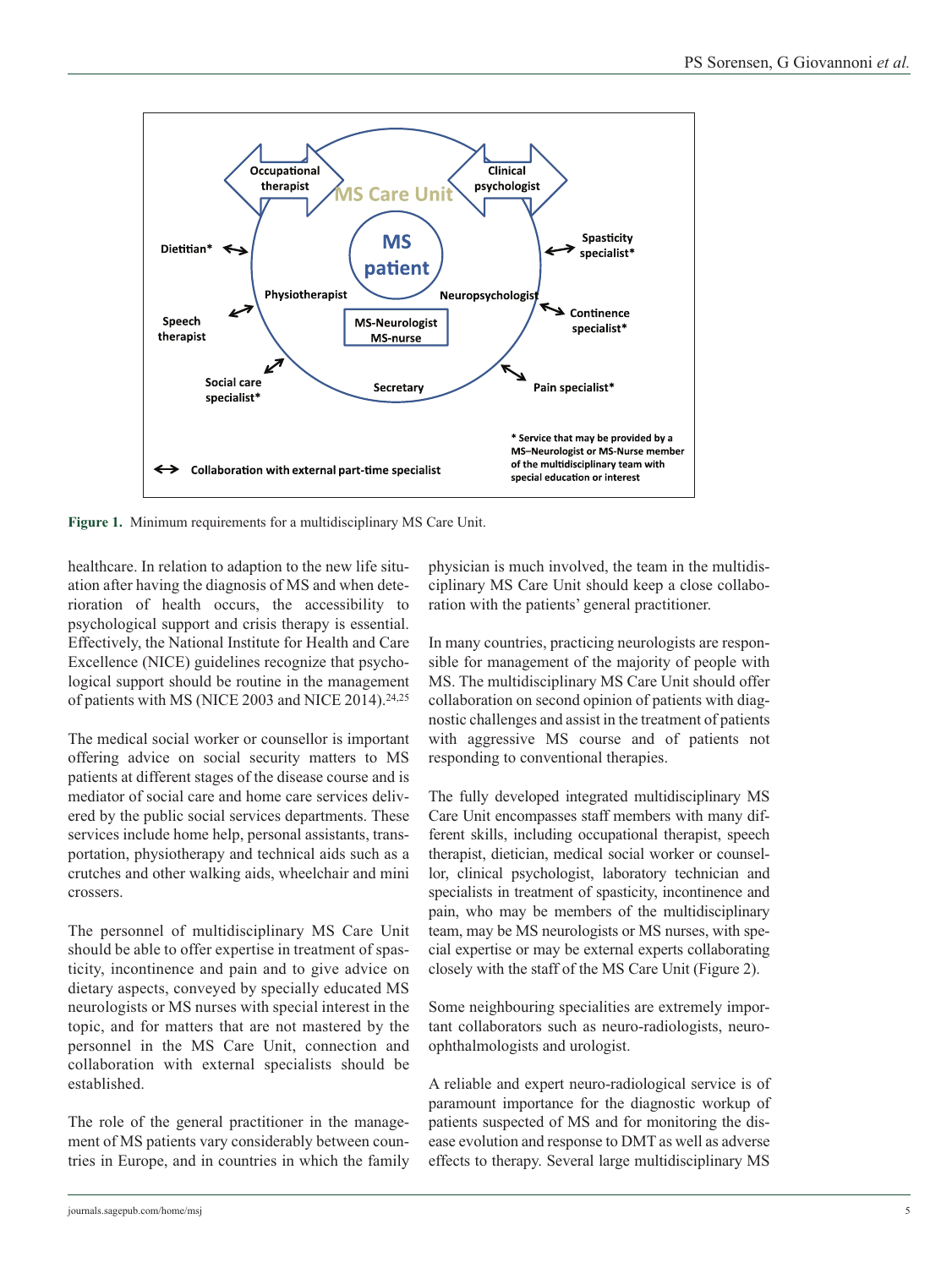

**Figure 2.** Organization of the fully developed integrated multidisciplinary MS Care Unit.

Care Units have special MS MRI facilities closely collaborating with or embedded in the unit.

Collaboration with neuro-otologist is important in the treatment of patients with vertigo or balance problems, and neurophysiologists are often responsible for performance of visual, somatosensory and motorevoked potentials that are a part of the diagnostic workup in some patients.

Psychiatric comorbidities are common in MS patients and also require special care.26 Every phase of MS can lead to initial denial and later acceptance phases that can be handled appropriately by psychotherapy. Many of these symptoms can be managed by the personal of the MS Care Unit, but in some cases, the choice of antidepressant or initiation of neuroleptics will need discussion with psychiatrists.

Collaboration with other specialities, for example, internal medicine specialists, endocrinologist, rheumatologists, specialists in infectious diseases and cardiologists is necessary, not only to treat complications of the MS disease but also to manage comorbidities.

Spasticity is in generally handled by the neurologists in the MS Care Unit with pharmacological treatment and botulinum toxin injected locally, but when severe spasticity in the legs requires intrathecal baclofen administration, a multidisciplinary approach is needed, including collaboration with neurosurgeons.

Tremor can be one of the most disabling symptoms of MS that in many cases do not respond satisfactorily to pharmacotherapy and, hence, requires either the use of assistive devices or surgical intervention such as deep brain stimulation. The decision for particular therapeutic measures may be reached by a team that includes expert neurologists, neurosurgeon, psychiatrist and psychologist.

For treatment of spasticity complications such as joint contractures, hip dislocations, scoliosis and deformed extremities, collaboration with orthopaedics is required, as well as for treatment of fractures caused by the falls that frequently occurs in disabled MS patients.

Other surgical interventions are required in refractory and more severe cases of bladder dysfunction where enterocystoplasty (Bricker) and urinary diversion become alternative treatment modalities, and in cases of severe swallowing disorders where gastrostomy may be needed.

The fully developed integrated multidisciplinary MS Care Unit will usually be connected to a clinical trial unit and a MS research unit with laboratory facilities.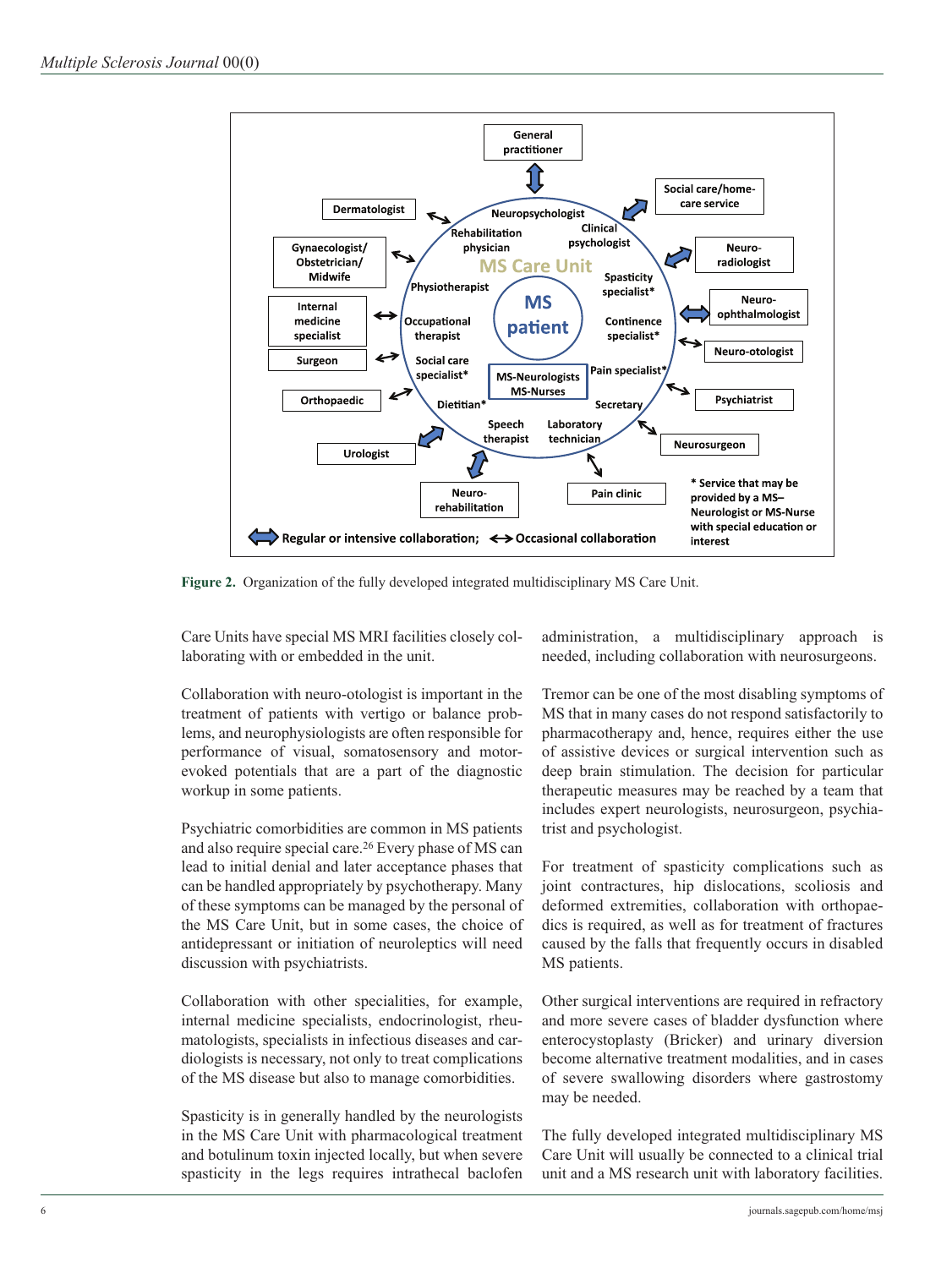## **Patients' perspective**

A multidisciplinary clinical approach that integrates patient-care (diagnosis, treatment and follow-up) and rehabilitation activities (including neuropsychological and social support) would enhance the efficacy of therapy (all aspects including compliance and adherence and not only limited to effectiveness) and provide better patient overall satisfaction.27 The availability of a specific single contact neurologist and nurse, who can provide information, support and advice to the individual MS patient, is a major advantage over a regular outpatient clinic. Patients may be exposed to a variety of experimental therapies, which may not be available to office-based neurologists.

Accompanying acceptance of the need to integrate patient perspectives is an increase in the demand for research-based methods and tools to measure the effectiveness of incorporating patient input into the MS care models and, ultimately, its impact on patients' health and quality of life.28 Given the plethora of functional domains affected in patients with MS, a multidisciplinary care team, such as the one described in this paper, is needed in order to improve MS patients' quality of life.29

Rehabilitation is essential in the management of the MS patient during the patient journey along the course of MS.14 The rehabilitation physician could be included in the core team of the MS Care Unit and be working together in a team with physiotherapist, speech therapist and occupational therapist that could deliver appropriate neurorehabilitation treatment.

# **Why are multidisciplinary MS Care Units important?**

DMT has become increasingly complex and comprises a wide range of drugs with different mechanism of action and adverse effects that need meticulous monitoring.7,8 The establishment of multidisciplinary MS Care Units would facilitate timely and correct treatment and increase the safety for patients treated with DMTs. The use of the entire therapeutic armamentarium seamlessly and correctly requires expert neurologists and MS nurses.

The presence of several MS expert neurologists in the MS Care Unit enables ad hoc real-time conferences about patients presenting with diagnostic or therapeutic challenges.

In almost all countries, there is a shortage of MS neurologists and multidisciplinary MS Care Units offer the possibility of transfer of tasks from neurologists to MS nurses or therapists and thereby release neurologist time to patient contact. NICE has recommended that care for people with MS should comprise a coordinated multidisciplinary approach (NICE 2003).<sup>24</sup> Management of people with MS should involve professionals who can best meet the needs of the person with MS and who have expertise in managing MS including consultant neurologists, MS nurses, physiotherapists and occupational therapists, speech and language therapists, psychologists, dieticians, social care and continence specialists, and general practitioners.

However, it is not realistic that every patient is managed in integrated MS care centres all over Europe, and the approach has to be balanced with clinical practice. Hence, in many countries, although it should be encouraged to treat as many people with MS in MS Care Units, collaboration between the MS Care Units and practicing neurologist needs to be established with the MS Care Unit offering the function as reference centres.

Uygunoglu et al.30 have reviewed the reasons for promoting integrated multidisciplinary clinics focusing primarily on patients with progressive forms of MS. They concluded that the optimum care for patients with MS requires a multispecialist work force which should include not only expert neurologists but also physical medicine and rehabilitation physicians, physiotherapists, speech therapists, neuro-urologists, psychiatrists and psychologists, sleep medicine specialists, specialist MS nurses, social workers, occupational therapists and optional others.

However, Papeix et al.<sup>31</sup> found in a small randomized controlled trial that an integrated multidisciplinary approach was not superior to usual multidisciplinary care in promoting quality of life as measured by the MS impact scale-29. They suggested that in order to enhance the efficacy and to provide better patient satisfaction, the MS nurse specialist should, as part of their work, be involved in ensuring that the chain of multidisciplinary assessments and interventions is organized systematically and that all patients can access the necessary experts.32

# **How should the efficacy of the multidisciplinary MS Care Unit approach be measured?**

As the MS Care Unit approach advances, there remains a need to identify, define and capture the return of investment across key stakeholders, such as payers, hospital systems and providers, as well as returns experienced by patients. All stakeholders will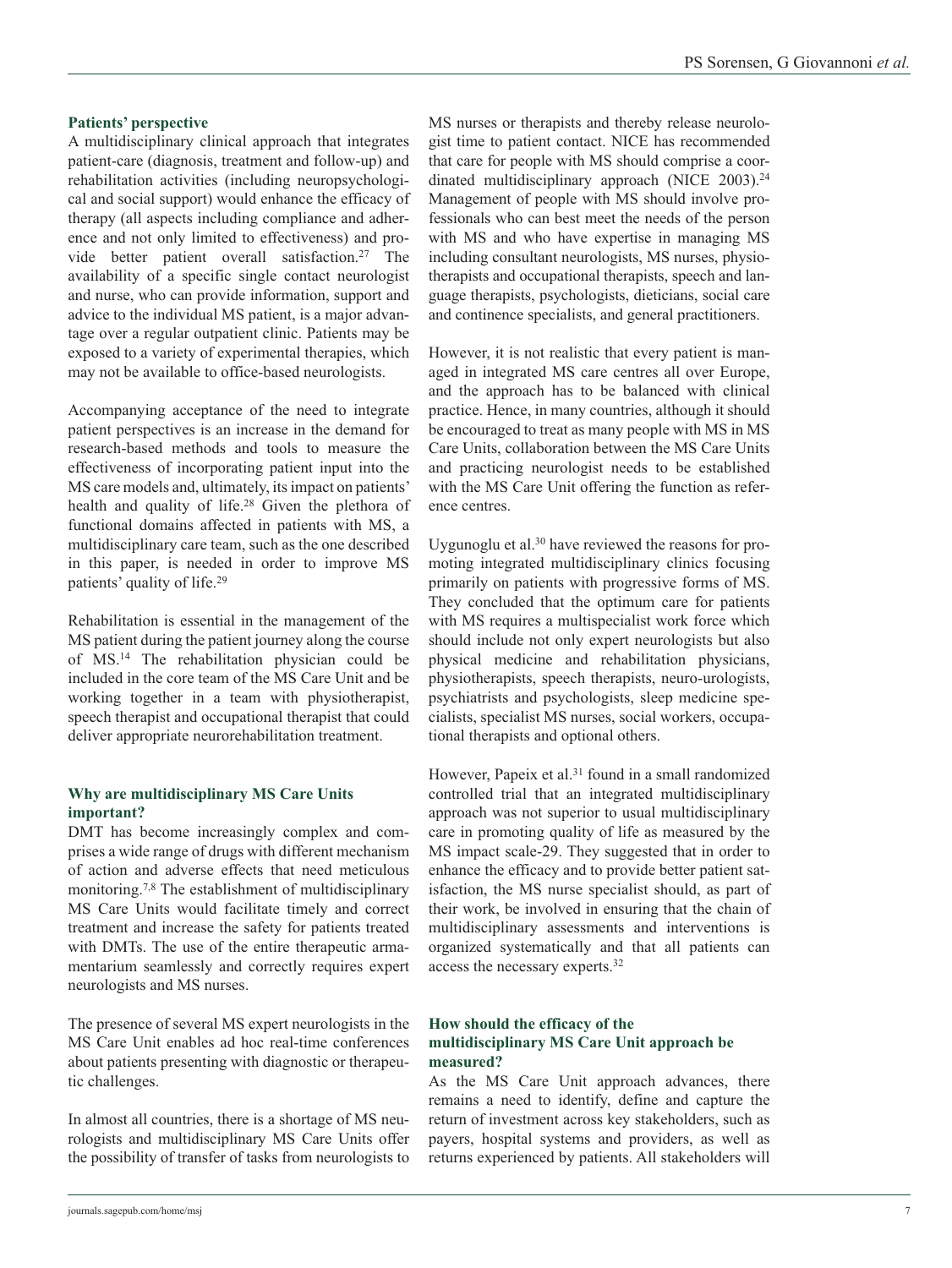**Table 2.** Measures of effects of the establishment of multidisciplinary MS Care Units.

#### *Short-term measures*

- More uniform choice of therapies in line with published international treatment guidelines
- Better quality of life measured on a recognized quality-of-life scale or visual analogue scale
- More seamless care of people with multiple sclerosis
- Regularly repeated data analysis of a minimal set of PRO(M)s, which will be agreed by and implemented into all willing MS registries globally
- Regularly repeated analysis of a European minimal data set of RWE data (beside the PROs) which will be agreed by and implemented into all willing MS registries Europe wide

*Long-term measures*

- Improved therapeutic effectiveness of disease-modifying therapy measured using big data from several MS registries
- Increased safety for patients on disease-modifying therapy measured by prospectively collected safety data reported to EMA by European MS registries
- Reducing claims for disability benefit

PRO(M): patient-reported outcome (measure); RWE: real-world evidence; EMA: European Medicines Agency.

look for short-term returns on their investment of money, time and effort in order to maintain the momentum. The MS Care Unit approach will apply a prospective model engaging stakeholders in defining metrics to measure its impact (co-accountability model), rather than using a single performance assessment system (top down accountability approach). Within this frame, in measuring the impact of MS Care Unit, it will be fundamental to consider patients and their needs and perspectives as key stakeholders throughout the entire measurement process. The measures of effects of the establishment of multidisciplinary MS Care Units are given in Table 2.

One of the first successes of the initiative will be the establishment of multidisciplinary MS Care Units in many countries, which could be documented in a survey conducted by the European Charcot Foundation, and for which to develop the relevant co-accountability model to measure the impact on patients and society.

In Denmark, the initiative has resulted in political plans to establish multidisciplinary MS Centres.

It is, however, difficult to provide a universal measure of the efficacy of the multidisciplinary MS Care Unit because of the considerable variations in treatment choices in specific patient situations shown to exist across different countries,<sup>10</sup> but a more uniform choice of treatments according to published international guidelines after establishment of MS Care Units, shown in a similar survey, would confirm beneficial effect.

The ultimate goal of the multidisciplinary MS Care Unit approach is to increase patient satisfaction and quality of life. Hence, a better quality of life measured on a recognized quality-of-life scale or visual analogue scale should indicate a high patient satisfaction.

It is obvious that the terms of performance of different MS Care Units vary across regions and countries. Hence, the criteria that can define the performance of good quality of an MS Care Unit will need to be defined according to local conditions.

Establishment of MS Care Units may even be costeffective for the society, reducing claims for disability benefit by maintaining the working ability of people with MS and reducing the costs of home help and custodial care by keeping people with MS resourceful. This would, however, due to the diverse course of MS and complexity of management be difficult to document on the short run and will require socio-economic studies with long-term observation.

### **Declaration of Conflicting Interests**

The author(s) declared the following potential conflicts of interest with respect to the research, authorship and/or publication of this article: P.S.S. has received personal compensation for serving on scientific advisory boards, steering committees or independent data monitoring boards for Biogen, Merck, Novartis, TEVA, GlaxoSmithKline, MedDay Pharmaceuticals, Genzyme, Celgene and Forward Pharma and has received speaker honoraria from Biogen, Merck, Teva, Genzyme and Novartis. His department has received research support from Biogen, Merck, TEVA, Novartis, Sanofi-Aventis/ Genzyme, RoFAR and Roche. G.G. has received compensation for serving as a consultant or speaker for, or has received research support from AbbVie, Actelion, Atara Bio, Biogen, Canbex, Celgene, Sanofi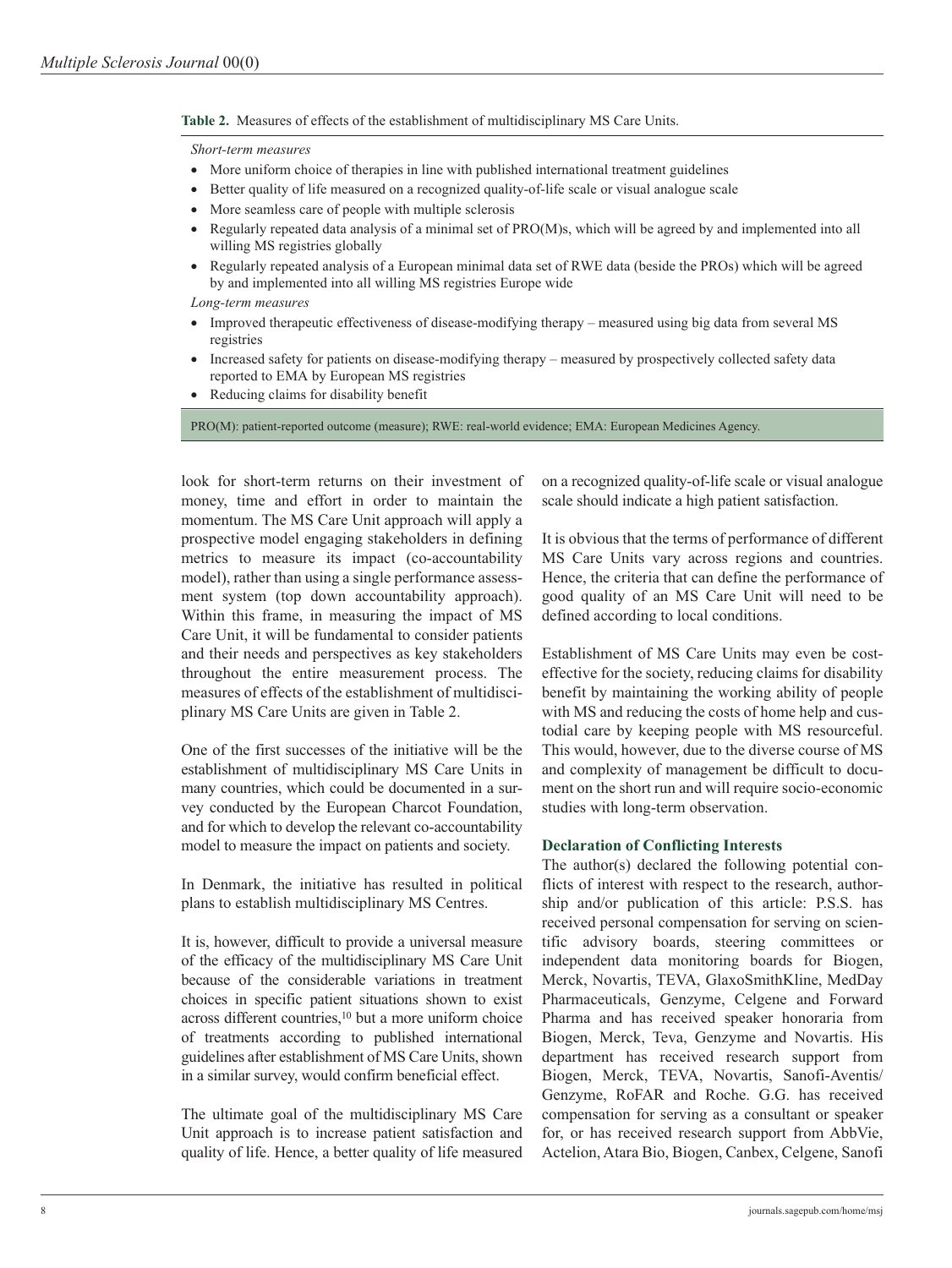Genzyme, Genentech, GlaxoSmithKline, Merck-Serono, Novartis, Roche, Synthon BV and Teva. X.M. has received speaking honoraria and travel expenses for participation in scientific meetings, has been a steering committee member of clinical trials or participated in advisory boards of clinical trials in the past years with Actelion, Almirall, Bayer, Biogen, Celgene, Genzyme, Merck, Novartis, Oryzon Genomics, Roche, Sanofi Genzyme and Teva Pharmaceutical. C.T. has, in his capacity as consultant for EU health affairs, received consultancy fees by Gruenenthal and by PharmaGenesis. In his capacity as Director External Affairs of the European MS Platform, he served in advisory boards and/or workshops by Biogen, Merck, Novartis, Sanofi Genzyme, Servier and Takeda. His employer, the European MS Platform, has received unrestricted project grants from Actelion, Almirall, Bayer, Biogen, icometrix, MedDay, Merck, Mylan, Novartis, Roche, Sanofi Genzyme, SCA, Servier, Synthon, Terumo and Teva. P.Z. has no conflict of interest to declare. G.C. has received personal compensation, outside this work, for participating in scientific advisory boards and for speaking activities from Novartis, Teva, Sanofi Genzyme, Biogen, Roche, Almirall, Celgene, Forward Pharma, MedDay and Excemed.

# **Funding**

The author(s) received no financial support for the research, authorship and/or publication of this article.

# **References**

- 1. Stroke Unit Trialists' Collaboration. Organised inpatient (stroke unit) care for stroke. *Cochrane Database Syst Rev* 2013; 9: CD000197.
- 2. O'Rourke K and Walsh C. Impact of stroke units on mortality: A Bayesian analysis. *Eur J Neurol* 2010; 17: 247–251.
- 3. Chan DK, Cordato D, O'Rourke F, et al. Comprehensive stroke units: A review of comparative evidence and experience. *Int J Stroke* 2013; 8: 260–264.
- 4. Traynor BJ, Alexander M, Corr B, et al. Effect of a multidisciplinary amyotrophic lateral sclerosis (ALS) clinic on ALS survival: A population based study, 1996–2000. *J Neurol Neurosurg Psychiatry* 2003; 74: 1258–1261.
- 5. Rooney J, Byrne S, Heverin M, et al. A multidisciplinary clinic approach improves survival in ALS: A comparative study of ALS in Ireland and Northern Ireland. *J Neurol Neurosurg Psychiatry* 2015; 86: 496–501.
- 6. Miller RG, Jackson CE, Kasarskis EJ, et al. Practice parameter update: The care of the patient with amyotrophic lateral sclerosis: Multidisciplinary care, symptom management, and cognitive/behavioral impairment (an evidence-based review): Report of the Quality Standards Subcommittee of the American Academy of Neurology. *Neurology* 2009; 73: 1227–1233.
- 7. Comi G, Radaelli M and Soelberg Sorensen P. Evolving concepts in the treatment of relapsing multiple sclerosis. *Lancet* 2017; 389: 1347–1356.
- 8. Soelberg Sorensen P. Safety concerns and risk management of multiple sclerosis therapies. *Acta Neurol Scand* 2017; 136: 168–186.
- 9. Thompson AJ, Toosy AT and Ciccarelli O. Pharmacological management of symptoms in multiple sclerosis: Current approaches and future directions. *Lancet Neurol* 2010; 9: 1182–1199.
- 10. Fernandez O, Delvecchio M, Edan G, et al. Survey of diagnostic and treatment practices for multiple sclerosis in Europe. *Eur J Neurol* 2017; 24: 516–522.
- 11. Kalincik T, Manouchehrinia A, Sobisek L, et al. Towards personalized therapy for multiple sclerosis: Prediction of individual treatment response. *Brain* 2017; 140: 2426–2443.
- 12. Trojano M, Tintore M, Montalban X, et al. Treatment decisions in multiple sclerosis – Insights from realworld observational studies. *Nat Rev Neurol* 2017; 13: 105–118.
- 13. Clavelou P. Can we optimize our teams? Multidisciplinary care for multiple sclerosis. *Expert Rev Neurother* 2013; 13: 39–44.
- 14. Feinstein A, Freeman J and Lo AC. Treatment of progressive multiple sclerosis: What works, what does not, and what is needed. *Lancet Neurol* 2015; 14: 194–207.
- 15. Ytterberg C, Johansson S, Andersson M, et al. Variations in functioning and disability in multiple sclerosis. A two-year prospective study. *J Neurol* 2008; 255: 967–973.
- 16. Gottberg K, Einarsson U, Ytterberg C, et al. Use of health care services and satisfaction with care in people with multiple sclerosis in Stockholm County: A population-based study. *Mult Scler* 2008; 14: 962–971.
- 17. Lorefice L, Mura G, Coni G, et al. What do multiple sclerosis patients and their caregivers perceive as unmet needs? *BMC Neurol* 2013; 13: 177.
- 18. Lonergan R, Kinsella K, Fitzpatrick P, et al. Unmet needs of multiple sclerosis patients in the community. *Mult Scler Relat Disord* 2015; 4: 144–150.